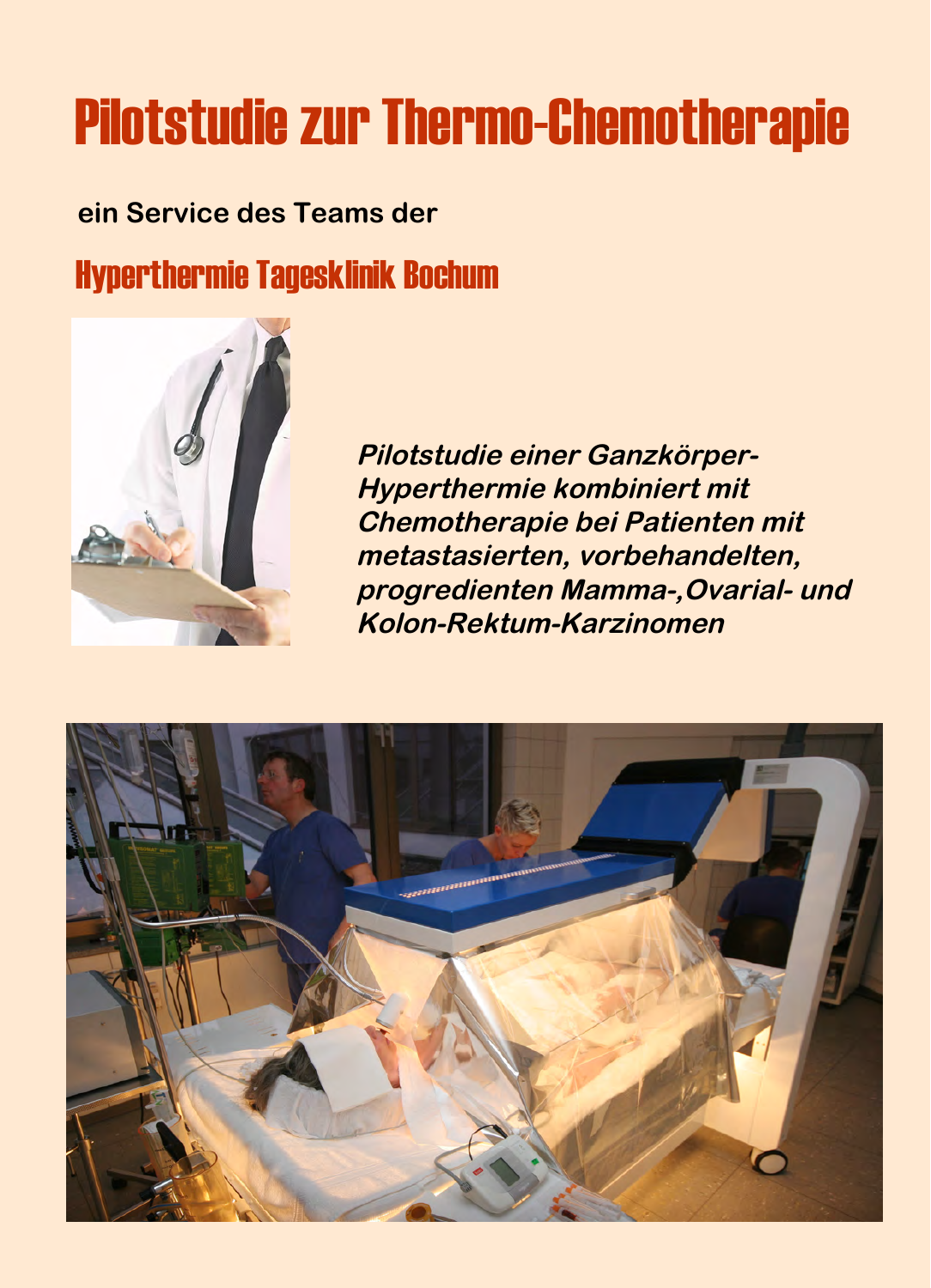K. Bremer<sup>1</sup> A. Mever<sup>2</sup>  $R.$  Lohmann<sup>2</sup>

### Pilot Study of Whole-Body Hyperthermia Combined with Chemotherapy in Patients with Metastasised **Pretreated Progressive Breast, Ovarian, and Colorectal Carcinomas**

Pilotstudie einer Ganzkörper-Hyperthermie kombiniert mit Chemotherapie bei Patienten mit metastasierten, vorbehandelten, progredienten Mamma-, Ovarialund Kolon-Rektum-Karzinomen

#### Zusammenfassung

Hintergrund: Da die Wirksamkeit einiger Zytostatika bei erhöhten Temperaturen zunimmt, wurde in einer Pilotstudie die praktische Durchführbarkeit und Verträglichkeit sowie die remissionsinduzierende Wirksamkeit einer Thermo-Chemotherapie (TCT) in Chemotherapie-refraktären Patienten mit soliden Tumoren untersucht. Patienten und Methoden: Bei 19 Patienten mit metastasierten Adenokarzinomen (Mamma n=7, Ovarial n = 5, Kolon-Rektum n = 7), die gegenüber einer Standard-Chemotherapie refraktär waren und eine Krankheitsprogredienz aufwiesen, wurden insgesamt 28 TCT-Behandlungen bei einer maximalen rektalen Temperatur von 42,0 – 42,3 °C mittels eines IRATHERM-2000-Hyperthermiegerätes durchgeführt in Kombination mit einer Hyperglykämie-induzierten Laktatazidose, Hyperoxygenierung und simultaner Poly-Chemotherapie entsprechend der systemischen Krebs-Mehrschritt-Therapie (sKMT). Ergebnisse: Das IRATHERM-2000-Gerät ermöglichte einen raschen Anstieg der Körperkerntemperatur innerhalb von 90 - 120 Minuten und eine hohe Temperaturkonstanz während der 60bis 95-minütigen Hochtemperatur-Plateauphase. In erfahrenen Händen erwiesen sich die TCT-Behandlungen gemäß dem Konzept der sKMT als sichere und gut durchführbare Therapieverfahren. Partielle Remissionen (mittlere Dauer drei, Bereich 1-6 Monate) wurden in 9 Patienten und eine Krankheitsstabilisierung bei 7 Patienten erreicht. Drei Patienten zeigten eine weitere Tumorprogredienz. Toxische Nebenwirkungen waren mäßiggradig ausgeprägt mit einer Leukozytopenie WHO-Grad I-III bei 5 Patienten sowie einer Thrombozytopenie und Anämie Grad I und II bei zwei bzw. 6 Patienten. Übelkeit/Erbrechen des WHO-Grades II und III erlitten 6 Patienten trotz antiemetischer

#### Summary

Background: Since the efficacy of some cytostatic agents can be enhanced by hyperthermia, a pilot study has been performed to examine the feasibility, tolerability, and remission inducing potential of thermo-chemotherapy (TCT) in chemotherapy refractory solid tumours. Patients and Methods: In 19 patients with metastasised adenocarcinomas refractory to standard chemotherapy (breast  $n = 7$ , ovarian  $n = 5$ , colo-rectal  $n = 7$ ) and with progressive diseases, a total of 28 TCT-courses with maximal 42.0 to 42.3 °C rectal temperature have been performed using the IRATHERM 2000-heating equipment and have been combined with hyperglycaemia induced lactatacidosis, hyperoxaemia, and simultaneous polychemotherapy according the systemic Cancer Multistep Therapy (sCMT). Results: The IRATHERM 2000-equipment permitted a rapid rise of body-core temperature within 90 to 120 minutes and a high thermal constancy in the plateau phase of 60 to 95 minutes. The TCT treatments according to the sCMT concept proved to be a safe and practicable procedure with good tolerability in experienced hands. Partial remissions (median duration 3, range 1–6 months) have been achieved in 9 patients and disease stabilisation in 7 patients. Tumour progression continued in three patients. Side effects were moderate with WHO grade II-III leucocytopenia in 5 patients and grade I-II thrombocytopenia and anaemia in two and 6 patients, respectively. Nausea/vomiting WHO grade II-III has been experienced by 6 patients despite antiemetic prophylaxis. 8 Patients developed thermal dermal lesions of WHO grade I-III. **Conclusions:** This pilot study has confirmed that the TCT-courses applied are feasible without unexpected complications. They are good tolerable and have shown considerable efficacy.

<sup>1</sup>Klinik für Hämatologie und Onkologie, Augusta-Kranken-Anstalt Bochum <sup>2</sup>Institut für ambulante Anästhesiologie, Hyperthermie-Tagesklinik Bochum

#### Korrespondenzadresse

Prof. Dr. med. K. Bremer · Augusta-Kranken-Anstalt Bochum · Bergstraße 26 44791 Bochum · Phone: +49-234-517-2430 · Fax: +49-234-517-2433

#### **Bibliografie**

Tumordiagn u Ther 2001; 22: 115-120 © Georg Thieme Verlag Stuttgart · New York · ISSN 0935-8943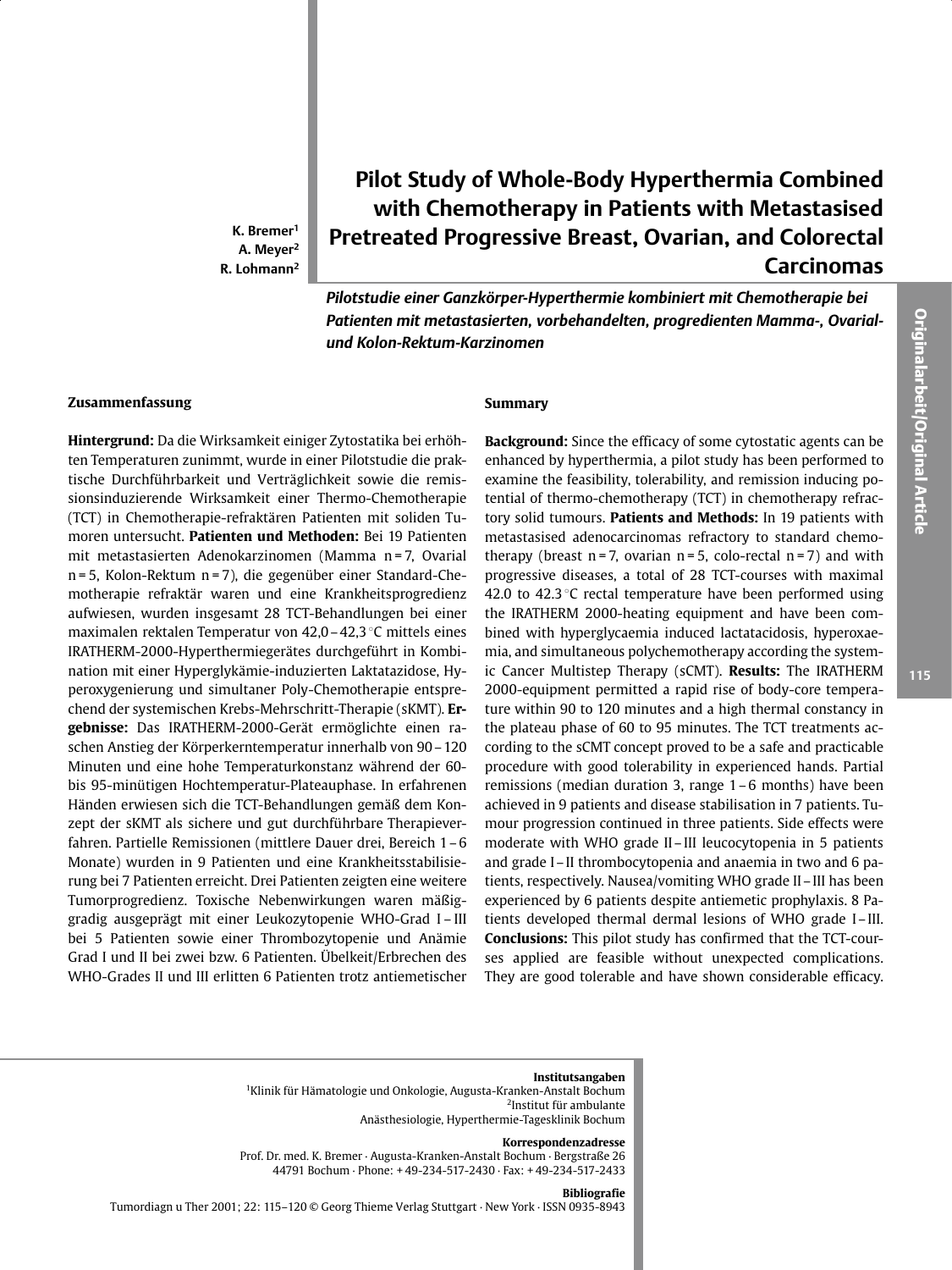Prophylaxe. Thermische Hautschäden des WHO-Grades I-III traten bei 8 Patienten auf. Schlussfolgerungen: Diese Pilotstudie zeigte, dass die applizierten TCT-Behandlungen gut durchführbar und komplikationslos sowie gut verträglich sind bei bemerkenswerter Wirksamkeit. Daher kann eine TCT eine effektive alternative Behandlungsmethode mit nur mäßiggradigen, gut tolerierbaren Nebenwirkungen darstellen.

#### Schlüsselwörter:

Ganzkörperhyperthermie · Thermo-Chemotherapie · Mammakarzinom · Ovarialkarzinome · Kolorektale Karzinome · Nebenwirkungen · Klinische Ergebnisse

#### **Introduction**

Hyperthermia (HT) with an increase of tissue temperatures (range  $40-44$ °C) potentially induces tumour cell death by a spectrum of molecular, metabolic, cellular, and tumour tissue changes including confirmational changes of cellular proteins and enzymes, synthesis of heat shock proteins, stimulation of immune responses, decrease of pH and ATP supply as well as alterations of microenvironment, cytokine production, and blood flow  $[1 - 5]$ .

Although HT alone has shown no valuable clinical effects concerning longer lasting tumour remissions [6], preclinical and clinical data have shown, that HT not only enhances the efficacy of some cytostatic drugs [1,5,6] but also potentiates the effects of ionizing irradiation [5-7]. Therefore, HT has been integrated into multimodal anticancer strategies as local/regional HT combined with radiation or chemotherapy or radiochemotherapy [5-7] as well as systemic whole-body HT (WBH) combined with chemotherapy [6,8]. The clinical applicability, side effects, and efficacy of local and regional HT combined with radiotherapy and/or cytostatic agents have been evaluated in valid phase III studies [5, 6]. The more complex and hence potentially more toxic procedure of WBH with simultaneous chemotherapy, called thermo-chemotherapy (TCT) is the subject of several recent phase I/II studies in patients with incurable metastatic and/or refractory cancer [8], mainly with breast cancer [8], sarcoma [9,10], ovarian cancer [8,11 - 13], colorectal cancer [8,14,15], gastrointestinal cancer [8,16,17] and malignant melanoma [8].

We retrospectively analysed the feasibility, toxicity, and efficacy of TCT performed in a pilot study (parts have been presented recently [18]), in which patients with pretreated breast, ovarian, and colorectal adenocarcinomas received TCT for remission induction because of tumour progression under or relapse after standard chemotherapy.

#### **Patients and Methods**

#### **Patient selection**

Patients with histologically confirmed advanced and/or metastatic solid tumors, age between 30 - 75 years and Karnofsky-index > 60% were eligible. Progressive relapses after or tumour progression while on standard chemotherapy as well as measurTherefore TCT may represent an effective alternative treatment modality with moderate, well tolerable side effects.

#### **Key words:**

Whole-body hyperthermia · Thermo-chemotherapy · Breast cancer · Ovarian carcinomas · Colorectal carcinomas · Toxicity-Clinical results

able tumours and tumour parameters, respectively, have been required.

Further prerequisites were: time intervals to last cytostatic treatment of more than three weeks; adequate bone marrow function (WBC > 4.0 k/ml, hemoglobin > 10 g/dl, platelet count > 100 k/ ml); adequate hepatic and renal function, absence of clinically relevant coronary heart disease, serious dysrhythmias, and severely compromised respiratory status, exclusion of central nervous system metastases.

The demographic profiles, tumour histologies, and location of metastases of the 19 patients treated between December 1995 and December 1999 are listed in Table 1. Written informed consent was obtained from each patient.

#### **Pretreatment evaluation**

Actual documented tumour staging included complete history and physical examination, chest-X-ray, computerized axial tomography scan of brain, chest and abdomen, a full analysis of blood chemistry including tumour markers and haematological parameters, full pulmonary function test, and exercise electrocardiography.

#### **WBH** treatment procedure

Heating was applied by external water-filtered infrared-A-radiation with dominant wave lengths of 850 to 1300 nm (IRA-THERM® 2000, von Ardenne Institut für Angewandte Medizinische Forschung GmbH, Dresden, Germany). Five radiator pairs, three at dorsal and two at ventral position, are controlled individually. The patient lies, freely accessible, in a semitransparent tent. The technical-physical aspects and thermal parameters of this heating device have been analysed [8,19,20].

Skin and body-core temperatures were recorded online and continuously measured by several probes attached to the skin and one rectal sensor. The output of infrared-A-radiation was individually adjusted to achieve a continuous increase of temperature. The target maximum body-core temperature of 42.0-42.3 °C was reached at least after two hours heating and kept for a plateau phase of 60 to 95 minutes depending on the patient's vital parameters and clinical situation. Cutting off heating resulted in spontaneous cooling down to  $39^{\circ}$ C in about two hours  $(Fig. 1)$ .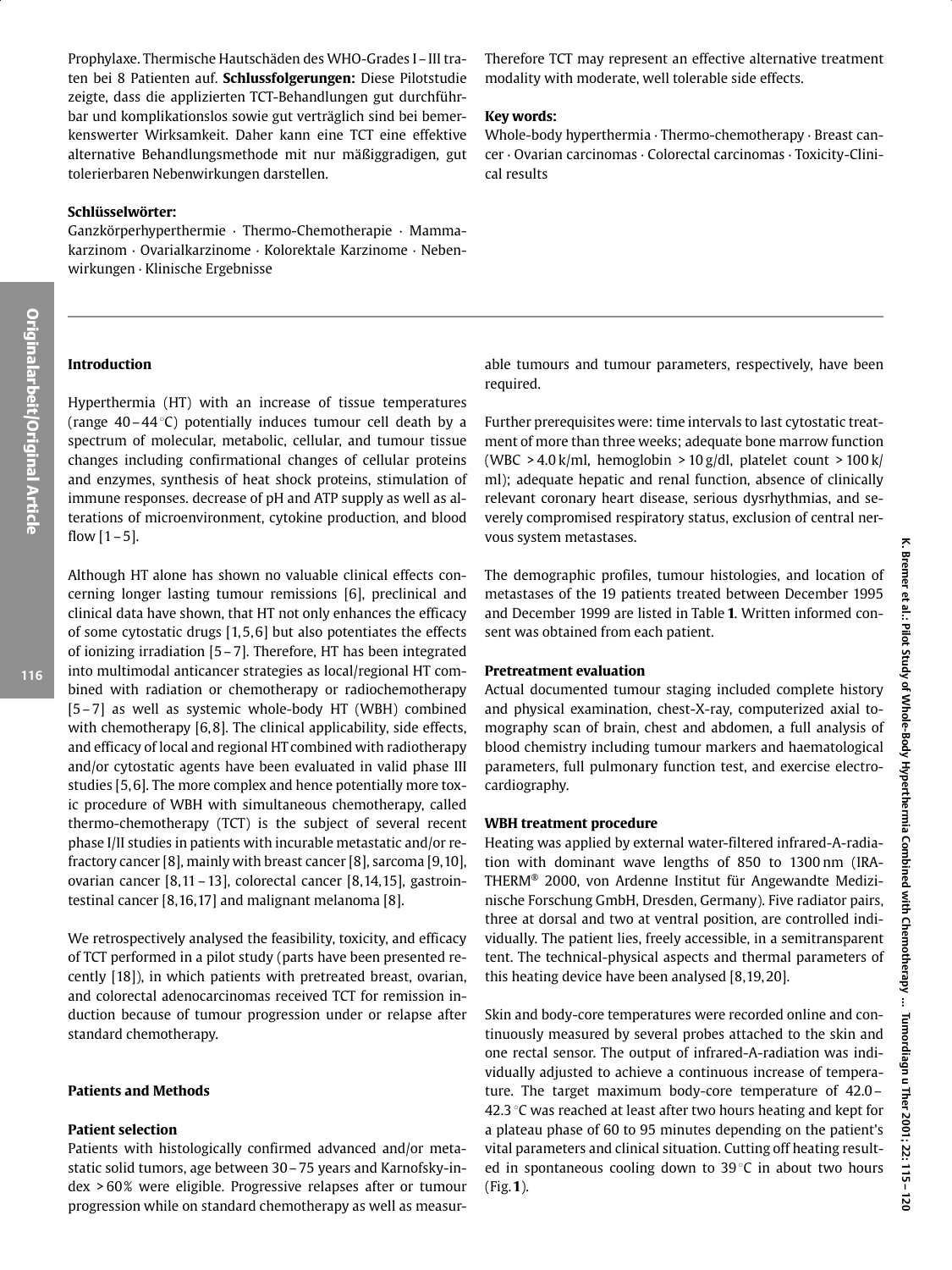Patients characteristics and response data after thermo-chemotherapy. Tab. 1

|  | Patienten-Charakteristika und Ergebnisse der Thermo-Chemotherapie. |
|--|--------------------------------------------------------------------|
|  |                                                                    |

|                |                |              |                                         |                         | Chemotherapy pretreatment                          |                             | Thermo-chemotherapy              |                |                          |                          |                                                   |
|----------------|----------------|--------------|-----------------------------------------|-------------------------|----------------------------------------------------|-----------------------------|----------------------------------|----------------|--------------------------|--------------------------|---------------------------------------------------|
| <b>Patient</b> | Age<br>(years) | <b>Sex</b>   | <b>Tumour</b><br>histology <sup>1</sup> | Metastases <sup>2</sup> | <b>Substances</b>                                  | <b>Duration</b><br>(months) | Cytostatics <sup>3</sup> Courses |                | Response                 |                          | PR (months) NC (months) Survival time<br>(months) |
| 1.             | 52             | $\mathsf{f}$ | BC                                      | $\mathsf O$             | TAM; CMF, ADM/<br>MMC, MEG                         | 36                          | MMC/VDS 1                        |                | 5                        |                          | 11                                                |
| 2.             | 32             | f            | BC                                      | P, N                    | EC, CMF                                            | 12                          | MMC/VDS 1                        |                | 3                        | $\overline{\phantom{a}}$ | 10                                                |
| 3.             | 54             | f            | <b>BC</b>                               | O, D                    | EC                                                 | 17                          | MMC/VDS 1                        |                | $\overline{\phantom{a}}$ | $\overline{\phantom{0}}$ | $\overline{2}$                                    |
| 4.             | 53             | f            | <b>BC</b>                               | <b>PL, H, O</b>         | TAM, CMF, ADM/<br>VCR, Mitox.                      | 40                          | EC                               | $\mathbf{1}$   | $\overline{2}$           |                          | $\overline{4}$                                    |
| 5.             | 58             | f            | BC                                      | O, N, D                 | HD-CXT (EC, CMF), 6<br>PACL.                       |                             | <b>FEC</b>                       | $\overline{2}$ | $\overline{\phantom{a}}$ | $\mathbf{1}$             | 14                                                |
| 6.             | 52             | f            | <b>BC</b>                               | H                       | <b>BMF</b>                                         | $\overline{3}$              | <b>FEM</b>                       | $\mathbf{1}$   | $\overline{\phantom{a}}$ | 15                       | 27                                                |
| 7.             | 40             | f            | BC                                      | PL, PER, D              | CMF, Goserelin,<br>Mitox, EC                       | 72                          | <b>MIC</b>                       | 1              | $\overline{\phantom{a}}$ | $\overline{2}$           | 39                                                |
| 8.             | 44             | f            | <b>OC</b>                               | <b>PER</b>              | PACL./CARBO                                        | 14                          | <b>MIC</b>                       | $\mathbf{1}$   | 4.5                      | $\overline{\phantom{a}}$ | 9.5                                               |
| 9.             | 60             | f            | OC                                      | PER                     | DDP/ADM                                            | 8                           | <b>MIC</b>                       | 1              | $\mathbf{1}$             | $\overline{\phantom{0}}$ | $\overline{2}$                                    |
| 10.            | 65             | f            | <b>OC</b>                               | PER, PI                 | DDP/CYCLO, TREO, 27<br>PACL/CARBO,<br>MEG, 5-FU/CF |                             | <b>MIC</b>                       | 3              | $\overline{\phantom{a}}$ | 3                        | 16                                                |
| 11.            | 59             | f            | <b>OC</b>                               | PER                     | DDP/CYCLO, TAM, 34<br>PACL, TOPO                   |                             | <b>MIC</b>                       | 1              | $\mathbf{1}$             | $\overline{\phantom{a}}$ | $30 +$                                            |
| 12.            | 65             | $\mathsf{f}$ | <b>OC</b>                               | <b>PER</b>              | PACL/CARBO,<br>TOPO, GEM, TAM                      | 44                          | <b>MIC</b>                       | $\overline{2}$ | $\overline{2}$           |                          | 10                                                |
| 13.            | 60             | $\mathsf{f}$ | Colon                                   | H, P                    | MMC, 5-FU/CF,<br>RAL/IRINO                         | 21                          | MMC/5-FU/ 2<br><b>CF</b>         |                | 2                        | $\overline{2}$           | 5                                                 |
| 14.            | 50             | f            | Colon                                   | H                       | 5-FU/CF, OXALI,<br>5-FU/CF                         | 21                          | MMC/5-FU/ 1<br><b>CF</b>         |                | $\mathbf{1}$             | $\overline{\phantom{a}}$ | 3                                                 |
| 15.            | 74             | m            | Colon                                   | H                       | 5-FU/CF                                            | 5                           | MMC/5-FU 1                       |                | $\mathbf{1}$             | $\overline{\phantom{a}}$ | $\overline{7}$                                    |
| 16.            | 63             | m            | Rectum                                  | H                       | <b>IRINO</b>                                       | 14                          | $MMC/5-FU/4$<br><b>CF</b>        |                | 4                        | Ξ.                       | 12                                                |
| 17.            | 50             | m            | Rectum                                  | H                       | 5-FU/CF, IRINO                                     | 9                           | MMC/5-FU/ 1<br><b>CF</b>         |                | $\mathbf{1}$             | 3                        | 15                                                |
| 18.            | 59             | m            | Colon                                   | H                       | 5-FU, MMC/5-FU                                     | 10                          | <b>FAM</b>                       | $\mathbf{1}$   | $\mathbf{1}$             | 3                        | 19                                                |
| 19.            | 64             | $\mathsf{f}$ | Rectum                                  | H, P                    | 5-FU                                               | 5                           | <b>FAM</b>                       | $\overline{2}$ | $\overline{2}$           | $\overline{\phantom{a}}$ | 10                                                |

Abbreviations: <sup>1</sup> BC = Breast carcinoma, OC = Ovarian carcinoma, <sup>2</sup> D = Skin, H = Liver, N = Lymphnodes, O = Skelett, P = Lung, PER = Peritoneum/intraabdominell, PL = Pleura, 3 TAM = Tamoxifen, CMF = Cyclophosphamide/Methotrexat/5-FU, ADM = Adriamycin, MMC = Mitomycin C, MEG = Megestrolacetat, EC = Epirubicin/Cyclophosphamide. VCR = Vincristin. Mitox = Mitoxantron. HD-CXT = High-dose chemotherapy. PACL = Paclitaxel. BMF = Bendamustin/Methotrexat/5-FU. CARBO = Carboplatin, DDP = Cisplatin, CYCLO = Cyclophosphamide, TREO = Treosulfan, 5-FU = 5-Fluoro-Uracil, CF = Calcium folinic acid, TOPO = Topotecan, GEM = Gemcitabine, RAL = Raltitrexed, IRINO = Irinotecan, OXALI = Oxaliplatin, VDS = Vindesine, FEC = 5-FU/Epirubicin/Cyclophosphamide, FAM or FEM = 5-FU/ Adriamycin or Epirubicin/Mitomycin C, MIC = Mitomycin/Ifosfamide/Cisplatin



Fig. 1 Temperature profile of whole-body hyperthermia in patient number 13.

TCT has been performed according to the sCMT concept [8,19,20]. By infusions of 5 - 10% glucose solutions hyperglycaemia with subsequent lactatacidosis was achieved to reach a two to three-fold increase of blood lactat levels inducing decreases of pH-values of peripheral venous blood (Fig. 2) as well as tumour tissue  $[4, 8]$ .

Blood pressure, ECG, and oxygen saturation were monitored continuously. Venous blood samples for measuring glucose level. pH-value, and electrolytes where withdrawn every 15 minutes, for haematocrit and lactat determination every 30 minutes.

Capillary blood gas samples were taken several times before. during and after reaching the maximal temperature plateau phase. Diuresis was supported by intermittent furosemid doses and the mean arterial blood pressure kept between minimally 60 and maximally 100 mmHg.

Originalarbeit/Original Article

Temperaturverlauf der Ganzkörper-Hyperthermie bei Patient Nr. 13.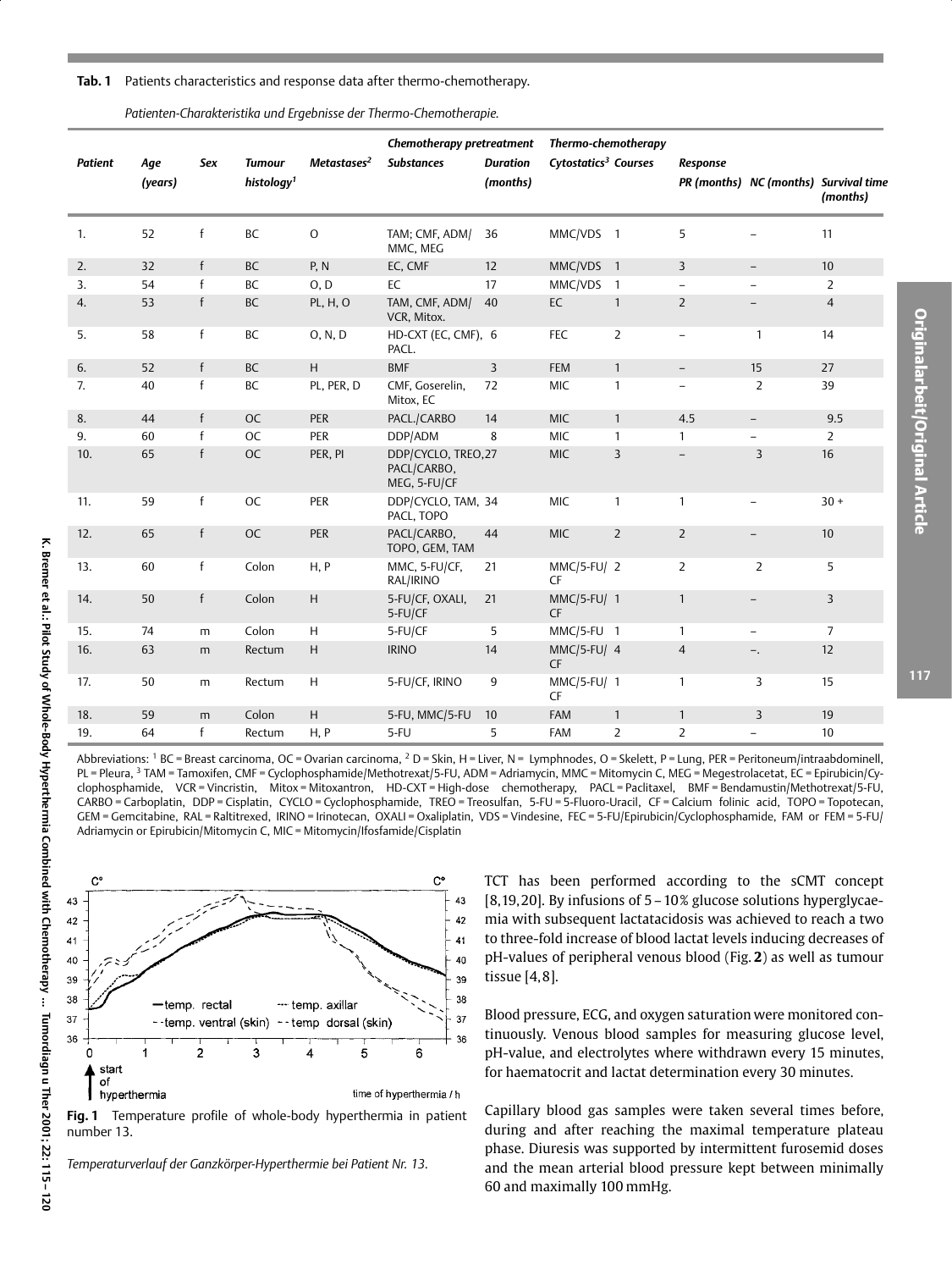

Fig. 2 Hyperglycaemia induced lactatacidosis during whole-body hyperthermia in patient number 13.

Hyperglykämie-induzierte Laktatazidose während der Ganzkörper-Hyperthermie bei Patient Nr. 13.

WBH was done under analgosedation with permanent intravenous application of fentanyl, benzodiazepine, and DHB. Patients breathed spontaneously, occasionally supported by a guedel tube and received high dosages of oxygen over a laminar flow applicator. No severe respiratory insufficiency had to be treated.

Patients remained under intensive care for 24 hours after WBH and additional 2 to 4 days in our hospital to assure regular hydration and electrolyte balance by appropriate infusion therapy; they received low molecular weight heparin subcutaneously as thrombosis prophylaxis and oral aciclovir medication as prophylaxis or treatment of herpes virus infections. When infusional or other medical supports are not longer required, the patients were discharged into ambulatory controls at weekly intervals.

#### Thermo-chemotherapy (TCT)

All patients received cytostatic treatments during WBH, which was administered by short infusions about 30 minutes before reaching the maximal temperature plateau phase. Only 5-FUdoses were applied as 24-hour-infusions starting at the beginning of WBH. Dosages of chemotherapy regimes administered intravenously were as follows:

Mitomycin C (MMC) 10 mg/m<sup>2</sup> + Vindesine (VDS) 3 mg/m<sup>2</sup>;

MMC 6 mg/m<sup>2</sup> + Ifosfamid 2 g/m<sup>2</sup> + Cisplatin 50 mg/m<sup>2</sup> (MIC);

MMC 12 mg/m<sup>2</sup> + 5-FU 2.5 g/m<sup>2</sup> + Calciumfolinic acid (Leukovorin<sup>®</sup>) 300 mg/m<sup>2</sup>;

MMC 10 mg/m<sup>2</sup> + Adriamycin 50 mg/m<sup>2</sup> + 5-FU 2.5 g/m<sup>2</sup> + Leukovorin<sup>®</sup> 300 mg/m<sup>2</sup> (FAM);

Epirubicin 50 mg/m<sup>2</sup> + Cyclophosphamide 500 mg/m<sup>2</sup> (EC) + 5-FU 2.5  $g/m^2$  (FEC);

MMC 10 mg/m<sup>2</sup> + Epirubicin 50 mg/m<sup>2</sup> + 5-FU 2.5 g/m<sup>2</sup> (FEM).

Combination of dexamethasone and ondansetron has been used as antiemetic prophylaxis.

#### **Posttreatment evaluation**

Patients were monitored weekly for toxicity using the WHO common toxicity criteria for grading. Response to TCT-treatment was evaluated after a 4 to 6 weeks interval according to WHO criteria for reporting results of cancer treatment [21].

#### **Results**

#### Whole body hyperthermia (WBH)

Maximum body-core temperature of median 42.1 °C was obtained in 28 TCT-courses and kept up for median 80 minutes (Table 2). Glucose infusions resulted in considerable increases of blood glucose levels in all patients and induced blood pH-value decreases by lactatacidosis (Table 2).

 $Tab.2$ Summary of each two temperature and biochemical parameters of 28 thermo-chemotherapy courses in 19 patients.

> Zusammenfassung von jeweils 2 Temperatur- und biochemischen Parametern der 28 Thermo-Chemotherapie-Behandlunaen bei 19 Patienten.

| Parameter                                                        | Median | Range           |
|------------------------------------------------------------------|--------|-----------------|
| Maximum temperature during at<br>least 60 minutes ( $\degree$ C) | 42.10  | $41.96 - 42.27$ |
| Duration of maximum temperature<br>plateau phase (minutes)       | 80     | $60 - 95$       |
| Maximum glucose<br>concentration (mg/dl)                         | 802    | $478 - 989$     |
| pH-decrease                                                      | 0.219  | $0.111 - 0.302$ |

Catecholamin requiring hypotensive situations, transitional psychosis or other side effects of WBH have not been observed.

#### **Side effects**

Whereas fever, infectious complications or toxicities of WHO grade IV have not been observed haematological side effects of WHO grade I to III as well as nausea/vomiting, thermal dermal lesions and herpes labialis of WHO grade I to III dominated within the toxicity spectrum (Table 3). Anaemia and leucocytopenia were without clinical problems. Nausea and vomiting occurred in three patients due to cisplatin - containing chemotherapy despite antiemetic prophylaxis with ondansetron and dexamethason. Four patients complained about fatigue or asthenia of grade II. Perioral herpes simplex efflorescences of grade I/II appeared in 9 patients despite oral aciclovir prophylaxis. Thermal lesions of grade II/III in 4 patients healed under local treatment within 14 days.

Only about 13% of our patients experienced side effects of WHO grade II and III. All toxicities resolved completely and were not aggravated in the 5 patients, who received more than one TCTcourse.

#### **Responses**

In 13 of the 19 patients a single TCT-course has been performed, two courses in 4 and three or 4 courses in each one patient (Table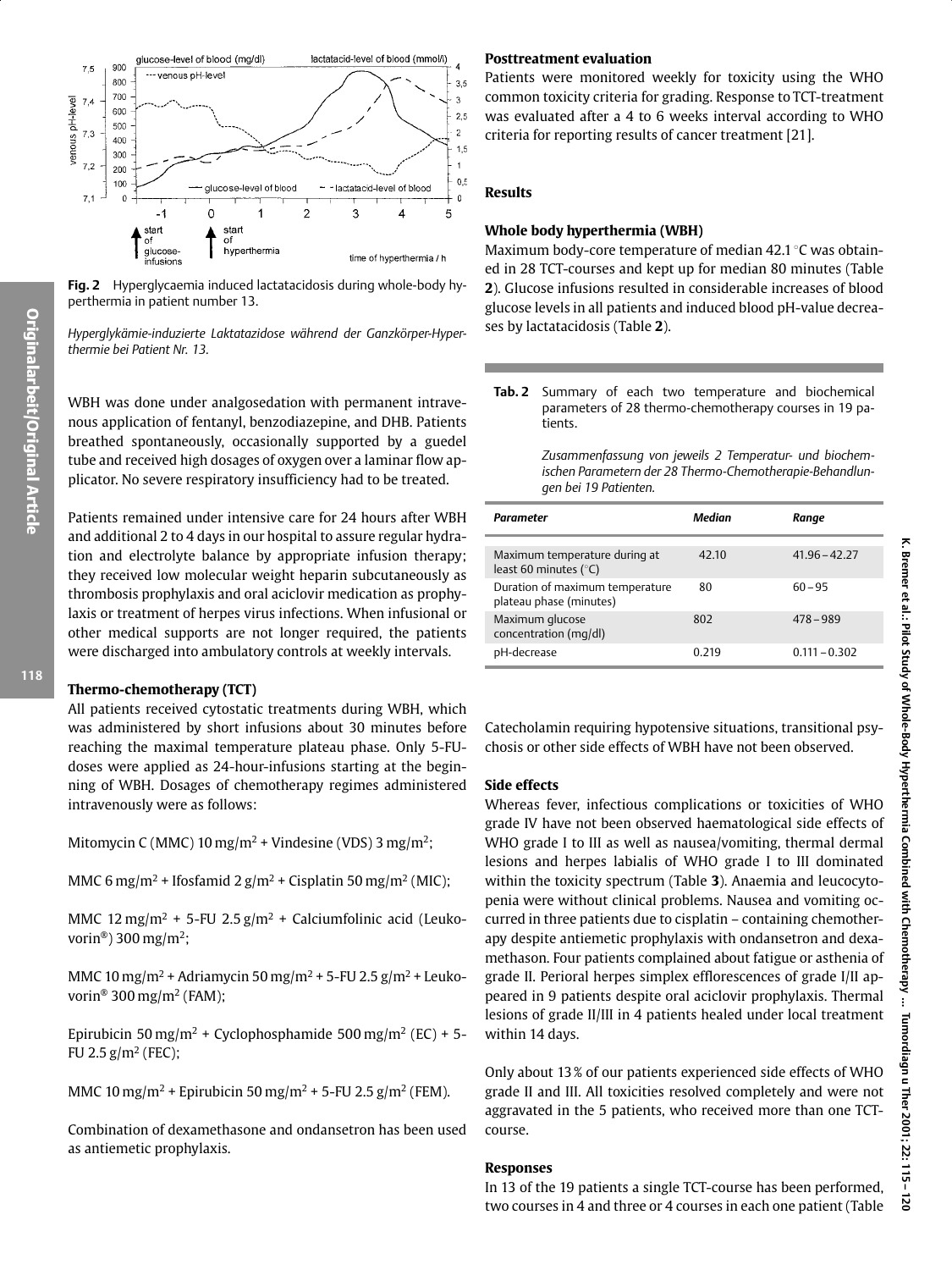| Toxische Nebenwirkungen der Thermo-Chemotherapie |  |
|--------------------------------------------------|--|
| $(n = 19)$ .                                     |  |

|                      | WHO-grades |                |                          |                          |          |  |
|----------------------|------------|----------------|--------------------------|--------------------------|----------|--|
| Side effect          | Ω          |                | Ш                        | Ш                        | ΙV       |  |
| Hemoglobin           | 13         | 5              |                          | $\Omega$                 | $\Omega$ |  |
| Leucocytes           | 10         | 4              | $\overline{\phantom{a}}$ | 3                        | 0        |  |
| Thrombocytes         | 17         | $\overline{2}$ | $\Omega$                 | $\Omega$                 | $\Omega$ |  |
| Nausea/vomiting      | 13         | $\Omega$       | 4                        | $\overline{\phantom{a}}$ | 0        |  |
| Stomatitis           | 18         | 1              | $\Omega$                 | $\Omega$                 | $\Omega$ |  |
| Diarrhoea            | 18         | 1              | $\Omega$                 | $\Omega$                 | 0        |  |
| Fatique/asthenia     | 13         | $\overline{z}$ | $\overline{4}$           | $\Omega$                 | $\Omega$ |  |
| Herpes labialis      | 10         | 7              | $\overline{2}$           | $\Omega$                 | 0        |  |
| Thermal skin lesions | 10         | 5              | 3                        | 1                        | $\Omega$ |  |
| Summary %            | 71.3       | 15.8           | 9.4                      | 3.4                      | 0        |  |

1) for a total of 28 TCT-courses. Median time interval between two TCT-courses was two months in the 6 patients, who received more than one treatment.

Nine patients experienced a partial remission with median duration of three months (range  $1 - 6$  months), and 7 patients showed disease stabilisation (no change). Three patients did not respond. Median survival time after TCT is 10 months (range 2-39 months) (Table 1). Patient No. 11 is alive for 30 months after TCT.

#### **Discussion**

Different radiant heating devices for exogenous increasing of body-core temperatures are used to perform WBH. The WBH equipments Enthermics Medical Systems [22] and Aquatherm [6,23] make use of a tempered (about  $60^{\circ}$ C) hot cylinder around the patients with 90% relative humidity of air. This cylinder emits long-wave infrared-C radiation.

The skin transmission spectrum shows that only a spectrum range comprised of long-wave visible light and the adjacent infrared-A range (wave length 760 - 1400 nm) are able to penetrate the skin layers [19], whereas the infrared-B and infrared-C wave lengths are nearly unable to penetrate the skin, leading to energy and temperature concentrations in the upper-most layer of the skin and hence to conductance heat [19].

We applied the WBH equipment IRATHERM 2000 [8,19,20] using water-filtered infrared-A radiation with at least two advantages:

- Good ability to penetrate deep into the skin up to the capillary area of the corium, thus avoiding conductance heat of infrared B and C wave lengths,
- there is free access to the patient from all sides during all phases of WBH due to an open construction design.

Although the three available WBH equipments Enthermics, Aquatherm and Iratherm 2000 seem to be competitive in clinical practice [20], direct comparative studies are lacking. In several phase I/II-trials each of these three radiant heating devices have been applied to larger numbers of patients without serious complications [5 - 23]. Therefore, they represent safe and practicable WBH equipments with good tolerability in case of experienced application.

All three types of WBH procedures are common their combination with hyperoxaemia and simultaneous infusion of cytostatic drugs, but differ in the amount of infused glucose. According to the procedure of sCMT we induced high levels of hyperglycaemias to augment lactatacidosis in blood and tumour tissue [8]. Preclinical studies have shown that an acidic environment enhances heat-induced apoptosis [24] and that hyperglycaemia induced lactatacidosis combined with hyperthermia resulted in extensive tumour-growth inhibition [25].

The cytostatic agents infused during WBH (Table 1) were selected with regard to the respective tumour entity and to their known increased efficacy under hyperthermic conditions [5].

With regard to toxicity it has been shown that WBH without chemotherapy is not associated with myelotoxicity [8]. It is of interest, that in our study as well as in other TCT trials the haematological toxicities after TCT do not differ from those secondary to chemotherapy alone  $[6, 8, 10 - 17]$ . It is hypothesised that myeloprotective cytokines are induced by WBH [26].

Nausea/vomiting, mucositis, and diarrhoea are considered to be mainly chemotherapy related, whereas asthenia/fatigue, herpes labialis, and dermal lesions are primarily caused by WBH. Thermal skin lesions of WHO I degree (erythemas) in 25% of the patients are in accordance with the observations of other WBH studies as well as the frequency of thermal lesions of WHO II  $(10-20\%)$  and III degrees  $(5)$  [8, 10, 13, 15, 19, 20, 22, 23].

We have seen no unexpected toxicities after administration of TCT, especially no fatal toxicities. Hyperglycaemias, lactatacidoses, and ph-decreases during WBH were tolerated without complications.

Several phase I/II TCT studies have been performed in patients with solid tumours, mainly suffering from advanced stages of breast cancer [8], colo-rectal carcinomas [8,14,15], ovarian carcinomas [8,11-13], soft tissue sarcomas [9,10], gastrointestinal carcinomas [8,16,17], and malignant pleural mesothelioma [27]. The response data of these trials compare favourably with our TCT results in our pretreated patients with breast, ovarian and colorectal carcinomas (Table 1). In addition, these phase I/IIstudies provide putative evidence that TCT enhances the antineoplastic effects of applied cytostatic agents and induces remissions even in pretreated patients usually classified refractory to the respective chemotherapy.

However, the question arose whether similar response rates as observed after TCT can be obtained by the application of either alternative potentially non-cross resistant cytostatic substances and/or dose-intensified chemotherapy regimes. In order to answer these questions randomized studies are warranted. To evaluate the effect of WBH we have prepared a study protocol for patients with advanced ovarian carcinomas which relapse shortly after or are refractory to first-line-chemotherapy with carbopla-

 $\bar{z}$